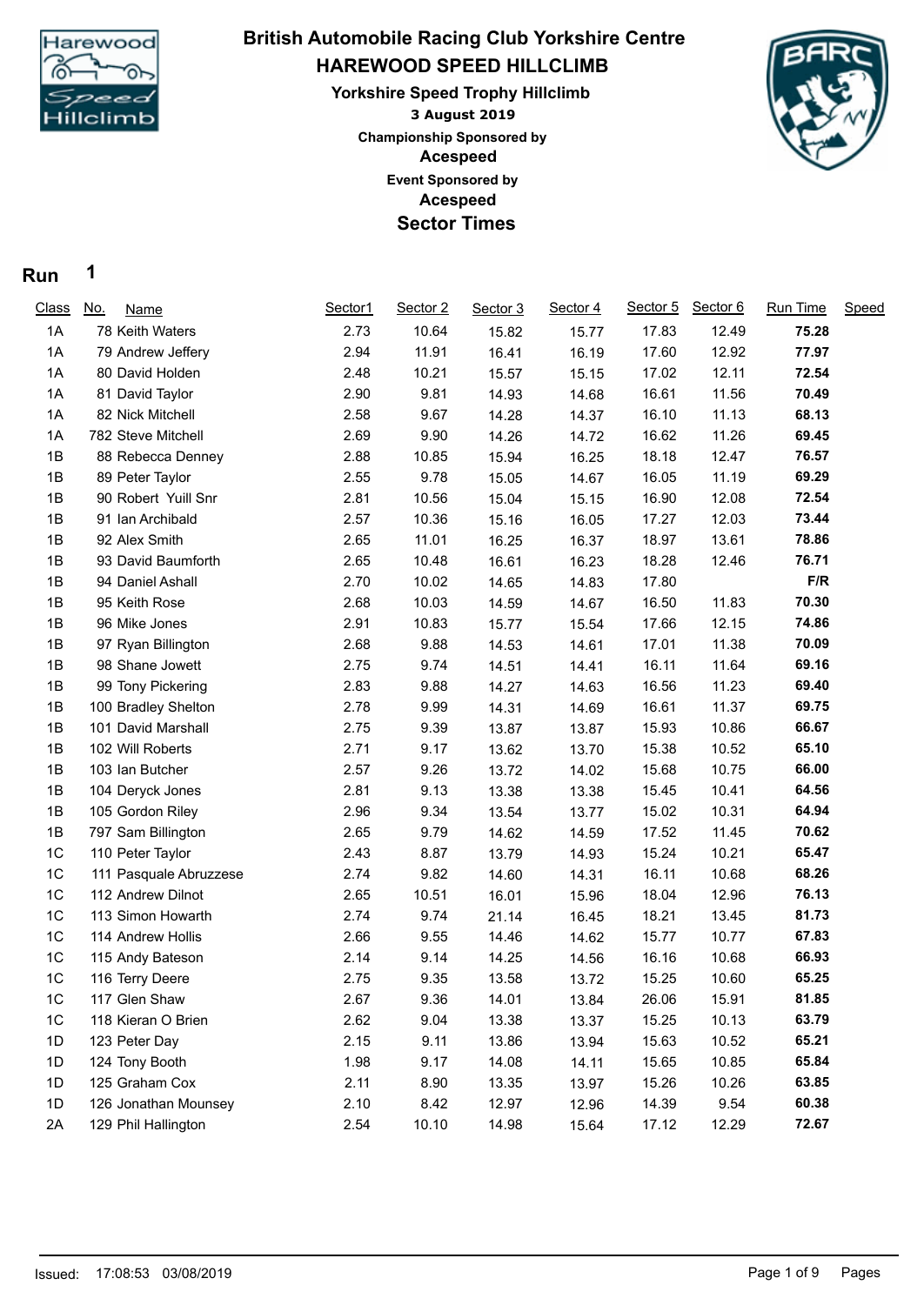| 2A  | 130 Peter Wright     | 2.41 | 8.94  | 13.47 | 13.60 | 15.76 | 10.38 | 64.56      |
|-----|----------------------|------|-------|-------|-------|-------|-------|------------|
| 2A  | 131 Daniel Hollis    | 2.51 | 9.32  | 13.27 | 13.46 | 15.10 | 10.00 | 63.66      |
| 2A  | 132 Mike Smith       | 2.56 | 8.88  | 13.36 | 13.49 | 15.07 | 10.05 | 63.41      |
| 2B  | 134 John Heseltine   | 2.11 | 9.43  | 14.16 | 14.35 | 17.32 | 11.83 | 69.20      |
| 2D  | 136 Ben Woodcock     | 2.22 | 8.59  | 12.94 | 13.04 | 14.63 | 10.16 | 61.58      |
| 2D  | 836 Graham Woodcock  | 2.41 | 9.40  | 14.53 | 14.36 | 15.75 | 11.00 | 67.45      |
| 3A  | 139 Paul Bewsher     | 2.66 | 10.38 | 15.35 | 15.86 | 17.11 | 11.73 | 73.09      |
| 3A  | 140 Jonathan North   | 2.78 | 9.82  | 14.15 | 7.45  | 23.53 | 11.53 | 69.26      |
| 3A  | 141 Roy Bolderson    | 2.54 | 9.80  |       |       |       | 11.00 | 67.55      |
| 3A  | 142 Neil Turner      | 0.00 |       |       |       |       | 10.02 | 63.12      |
| 3B  | 144 Stuart Stelling  | 2.39 | 9.13  |       |       |       | 10.64 | 64.94      |
| 3B  | 145 Callum Furness   | 2.69 |       |       |       |       | 11.96 | 71.01      |
| 3B  | 146 Elen Worthington | 2.28 |       |       |       |       | 10.78 | 66.05      |
| 3C  | 122 Geoff Twemlow    | 1.98 | 9.45  | 15.08 | 14.29 |       |       | 68.39      |
| 3F  | 150 Matt Turner      | 2.38 | 8.12  | 12.43 |       |       |       | 58.67      |
| 3F  | 151 Bob Bellerby     | 2.37 |       |       |       |       |       | 59.00      |
| 4A  | 153 Luke Trotman     | 2.06 | 8.63  |       |       |       |       | 61.61      |
| 4A  | 154 Paul Kelsall     | 2.74 |       |       |       |       |       | 112.96     |
| 4A  | 155 Ben Lovell       | 2.30 | 8.19  | 12.00 | 11.76 | 13.07 | 8.85  | 56.17      |
| 4A  | 156 John Prickett    | 2.27 | 8.05  | 12.14 | 12.03 | 13.54 | 9.25  | 57.28      |
| 5A  | 161 Richard Vaughan  | 2.20 | 9.59  | 18.54 | 35.51 | 42.54 | 33.97 | 142.35     |
| 5A  | 162 Ed Carter        | 2.04 | 7.52  | 11.45 | 42.20 | 34.20 |       | <b>DNF</b> |
| 5A  | 163 Rob Spedding     | 2.26 | 7.54  | 11.40 | 11.43 | 12.94 | 8.78  | 54.35      |
| 5A  | 862 Steve Carter     | 2.03 | 7.76  | 12.46 | 12.00 | 13.40 | 9.28  | 56.93      |
| 5A  | 863 Ben Tranter      | 2.23 | 7.42  | 11.29 | 11.31 | 12.65 | 8.67  | 53.57      |
| 5D  | 170 John Chacksfield | 2.33 | 7.67  | 11.89 | 11.43 | 13.80 | 8.73  | 55.85      |
| 6C  | 176 David Spaull     | 2.82 | 10.90 | 15.34 | 15.84 | 17.85 | 13.34 | 76.09      |
| 6C  | 179 Richard Derrick  | 2.73 | 9.75  | 14.69 | 14.91 | 16.77 | 11.27 | 70.12      |
| 6C  | 180 Thomas Robinson  | 2.65 | 9.81  | 14.44 | 14.91 | 16.42 | 12.19 | 70.42      |
| 6C  | 181 Jim Johnstone    | 2.64 | 9.69  | 14.43 | 14.95 | 16.51 | 11.54 | 69.76      |
| 12A | 16 Karen Buffey      | 2.64 | 13.24 | 20.28 | 21.20 | 23.42 | 16.04 | 96.82      |
| 12A | 17 Geoff Stallard    | 2.28 | 8.95  | 13.73 | 13.61 | 14.97 | 10.07 | 63.61      |
| 12A | 18 Pete Bottrill     | 2.60 | 9.78  | 14.48 | 14.65 | 16.03 | 11.40 | 68.94      |
| 12A | 19 Richard Swindall  | 2.48 | 10.02 | 14.88 | 15.15 | 17.15 | 11.79 | 71.47      |
| 12A | 20 Chris Westwood    | 2.54 | 10.64 | 15.68 | 15.70 | 17.32 | 12.20 | 74.08      |
| 12A | 21 Sarah Bosworth    | 2.10 | 8.47  | 12.97 | 12.71 | 14.73 | 9.93  | 60.91      |
| 12A | 22 Steve Millward    | 2.55 | 10.19 | 15.41 | 15.20 | 17.04 | 11.56 | 71.95      |
| 12A | 23 Jon Dobson        | 2.35 | 9.32  | 14.20 | 14.27 | 16.38 | 10.52 | 67.04      |
| 12A | 722 Jane Millward    | 2.47 | 10.06 | 15.24 | 15.38 | 16.95 | 11.10 | 71.20      |
| 12B | 25 Stephen Palmer    | 2.41 | 9.65  | 13.91 |       | 15.53 | 10.99 | 66.72      |
| 12B | 26 Kendrick Lewis    | 2.18 | 8.84  |       | 14.23 | 15.29 | 10.60 | 65.06      |
| 12B |                      |      |       | 13.83 | 14.32 |       |       | 60.84      |
|     | 27 Anthony Wallen    | 2.13 | 8.76  | 12.80 | 13.00 | 14.31 | 9.84  |            |
| 12B | 28 Keith Wilford     | 2.21 | 9.55  | 14.42 | 14.64 | 16.28 | 11.01 | 68.11      |
| 12B | 29 Sarah Thorne      | 2.11 | 9.58  | 13.48 | 14.09 | 15.37 | 10.72 | 65.35      |
| 12B | 30 Anthony Shute     | 2.12 | 8.64  | 13.49 | 13.31 | 14.81 | 10.12 | 62.49      |
| 12B | 31 June Matty        | 2.14 | 9.02  | 13.95 | 13.82 | 15.40 | 10.99 | 65.32      |
| 12B | 32 Paul Matty        | 2.21 | 8.87  | 13.56 | 13.27 | 15.57 | 10.07 | 63.55      |
| 12B | 33 Malcolm Thorne    | 2.32 | 8.73  | 13.57 | 13.34 | 14.83 | 10.05 | 62.84      |
| 12B | 34 David Gidden      | 2.30 | 9.65  | 14.36 | 14.19 | 15.45 | 10.47 | 66.42      |
| 12B | 35 David Hampton     | 2.33 | 8.95  | 13.45 | 13.12 | 14.27 | 9.54  | 61.66      |
| 18  | 38 Philip Gardner    | 2.52 | 11.62 | 16.99 | 17.83 | 19.87 | 13.90 | 82.73      |
| 18  | 39 William Richards  | 2.64 | 10.03 | 15.45 | 15.82 | 17.37 | 11.81 | 73.12      |
| 18  | 40 Claire Giles      | 2.38 | 11.13 | 16.09 | 16.29 | 17.69 | 12.34 | 75.92      |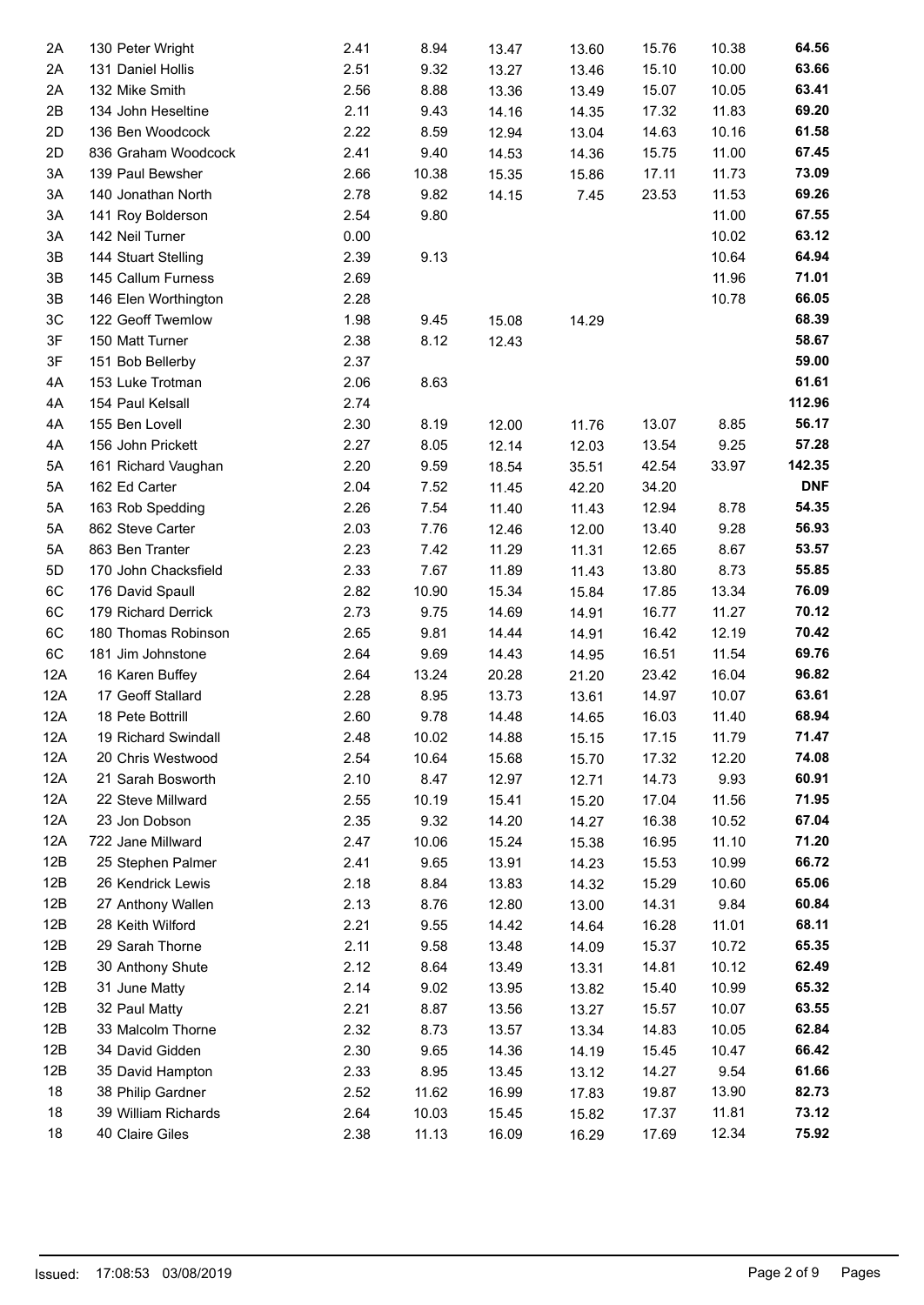| 18  | 41 Paul Baker             | 2.57 | 10.54 | 15.19 | 15.18 | 17.10 | 12.00 | 72.58 |
|-----|---------------------------|------|-------|-------|-------|-------|-------|-------|
| 18  | 42 Garrow Shand           | 2.53 | 11.22 | 15.98 | 16.19 | 18.04 | 12.24 | 76.20 |
| 18  | 43 Murray Shand           | 2.72 | 11.13 | 16.08 | 16.64 | 19.97 | 13.63 | 80.17 |
| 18  | 44 Trish Cecile-Pritchard | 2.62 | 10.84 | 16.31 | 16.62 | 18.63 | 12.53 | 77.55 |
| 18  | 45 John Ducker            | 2.82 | 11.14 | 16.01 | 16.51 | 18.25 | 13.00 | 77.73 |
| 18  | 47 Stephen Casson         | 2.51 | 9.83  | 14.53 | 14.68 | 16.19 | 12.00 | 69.74 |
| 18  | 48 Richard Mason          | 2.69 | 9.82  | 14.86 | 14.63 | 16.65 | 11.24 | 69.89 |
| 22  | 50 Mike Stark             | 2.57 | 9.34  | 14.21 | 14.51 | 16.13 | 11.08 | 67.84 |
| 22  | 51 Leo Martorana          | 2.90 | 10.20 | 15.09 | 15.16 | 16.93 | 11.64 | 71.92 |
| 23A | 518 John Clarke           | 2.37 | 9.61  | 14.03 | 15.09 | 15.98 | 11.45 | 68.53 |
| 23A | 520 Richard Abraham       | 2.40 | 9.62  | 14.09 | 14.59 | 16.05 | 11.31 | 68.06 |
| 23B | 527 Roger Abbott          | 2.33 | 10.60 | 15.59 | 15.76 | 17.14 | 11.56 | 72.98 |
| 23B | 529 Alan Bowler           | 2.38 | 9.39  | 14.42 | 15.18 | 16.91 | 11.29 | 69.57 |
| 23B | 534 Jonathan Heyes        | 2.36 | 9.67  | 15.07 | 14.38 | 16.47 | 11.17 | 69.12 |
| 23B | 537 Rob Clay              | 2.31 | 9.54  | 14.77 | 14.71 | 16.47 | 11.17 | 68.97 |
| 23B | 540 Clive Marsden         | 2.26 | 9.34  | 14.10 | 14.30 | 15.82 | 10.79 | 66.61 |
| 23B | 631 Mark Appleby          | 2.41 | 10.28 | 15.75 | 15.31 | 16.82 | 11.51 | 72.08 |
| 23B | 637 Laura Ferguson        | 2.33 | 10.35 | 16.22 | 16.51 | 17.94 | 12.24 | 75.59 |
| 23B | 639 Chris Bramall         | 2.40 | 9.86  | 14.97 | 15.40 | 16.86 | 11.70 | 71.19 |
| 23C | 545 Bryan Herriott        | 2.37 | 9.72  | 14.32 | 14.32 | 15.49 | 10.58 | 66.80 |
| 23C | 554 Roger Legg            | 2.51 | 10.08 | 14.42 | 14.73 | 16.72 | 11.05 | 69.51 |
| 23C | 556 Tony Smith            | 2.46 | 9.40  | 13.38 | 14.07 | 15.48 | 10.48 | 65.27 |
| 23C | 557 Philip Matchwick      | 2.43 | 9.09  | 13.57 | 13.81 | 15.39 | 10.42 | 64.71 |
| 23C | 559 Robert Jacobs         | 2.54 | 8.93  | 13.49 | 13.66 | 15.18 | 10.33 | 64.13 |
| 23D | 569 Jon Davies            | 2.34 | 9.36  | 14.21 | 14.71 | 15.73 | 11.01 | 67.36 |
| 23D | 570 Mike Cocker           | 2.42 | 9.00  | 13.75 | 14.17 | 15.28 | 10.52 | 65.14 |
| 23D | 669 Charlotte Johnston    | 2.43 | 10.65 | 15.53 | 15.27 | 17.09 | 11.85 | 72.82 |
| 23E | 578 Chris Alston          | 2.43 | 9.06  | 13.46 | 13.38 | 15.18 | 10.37 | 63.88 |
| 23E | 580 Michael Sankey        | 2.36 | 8.88  | 13.31 | 12.81 | 14.80 | 9.85  | 62.01 |
| 23F | 586 Graham Denholm        | 2.44 | 9.13  | 13.06 | 12.82 | 14.40 | 9.64  | 61.49 |
| 23F | 587 Mark Durrant          | 2.27 | 8.65  | 13.09 | 13.17 | 14.20 | 10.12 | 61.50 |
| 23G | 598 Simon Jenks           | 2.26 | 7.97  | 12.36 | 12.31 | 13.62 | 8.92  | 57.44 |
| 23G | 599 Robert Margel         | 2.27 | 8.46  | 12.58 | 12.57 | 13.87 | 9.22  | 58.97 |
| 24  | 53 David Owen             | 2.31 | 9.33  | 13.88 | 13.85 | 15.99 | 10.66 | 66.02 |
| 24  | 54 Mark Linforth          | 2.62 | 9.55  | 14.34 | 14.52 | 16.39 | 11.14 | 68.56 |
| 24  | 55 Carole Nicholls        | 2.89 | 11.71 | 15.60 | 16.77 | 17.81 | 12.02 | 76.80 |
| 24  | 56 Michael Gale           | 2.21 | 9.83  | 14.78 | 15.19 | 16.69 | 11.34 | 70.04 |
| 24  | 57 Jenny Howells          | 2.57 | 12.41 | 17.64 | 18.32 | 20.47 | 14.49 | 85.90 |
| 24  | 58 Andy Clarke            | 2.80 | 10.44 | 15.54 | 16.16 | 17.21 | 12.35 | 74.50 |
| 24  | 59 Mark Hobbs             | 2.55 | 9.71  | 15.26 | 14.96 | 16.55 | 11.53 | 70.56 |
| 24  | 60 Christopher Wigdor     | 2.79 | 10.74 | 14.64 | 16.04 | 17.43 | 12.05 | 73.69 |
| 24  | 61 Mike Henney            | 2.66 | 10.43 | 15.11 | 15.21 | 17.14 | 11.88 | 72.43 |
| 24  | 62 Philip Stader          | 2.50 | 9.80  | 14.53 | 15.54 | 16.91 | 13.45 | 72.73 |
| 24  | 63 Grant Cratchley        | 2.17 | 9.34  | 13.52 | 13.82 | 15.11 | 10.92 | 64.88 |
| 24  | 64 Mike Bainbridge        | 2.14 | 8.82  | 13.04 | 13.86 | 15.11 | 14.92 | 67.89 |
| 24  | 65 John Newton            | 2.41 | 10.12 | 14.94 | 15.20 | 16.88 | 12.01 | 71.56 |
| 24  | 66 Steve Phennah          | 2.68 | 10.24 | 15.21 | 15.19 | 17.49 | 11.70 | 72.51 |
| 24  | 67 Matt Clarke            | 2.81 | 9.65  |       |       | 16.49 | 11.16 | 68.99 |
| 24  | 68 John Louch             | 2.63 | 9.50  | 14.38 | 14.50 | 16.47 | 11.27 | 69.14 |
| 24  | 69 Simon Braithwaite      | 2.52 |       | 14.65 | 14.62 | 15.74 |       | 67.12 |
|     |                           |      | 9.50  | 14.19 | 14.20 |       | 10.97 |       |
| 24  | 70 Les Buck               | 2.28 | 9.70  | 13.94 | 13.99 | 15.69 | 11.42 | 67.02 |
| 24  | 71 Andy Tippett           | 2.12 | 7.82  | 14.68 | 13.61 | 15.06 | 10.82 | 64.11 |
| 24  | 757 Alex Howells          | 2.51 | 12.47 | 17.43 | 18.73 | 20.51 | 13.62 | 85.27 |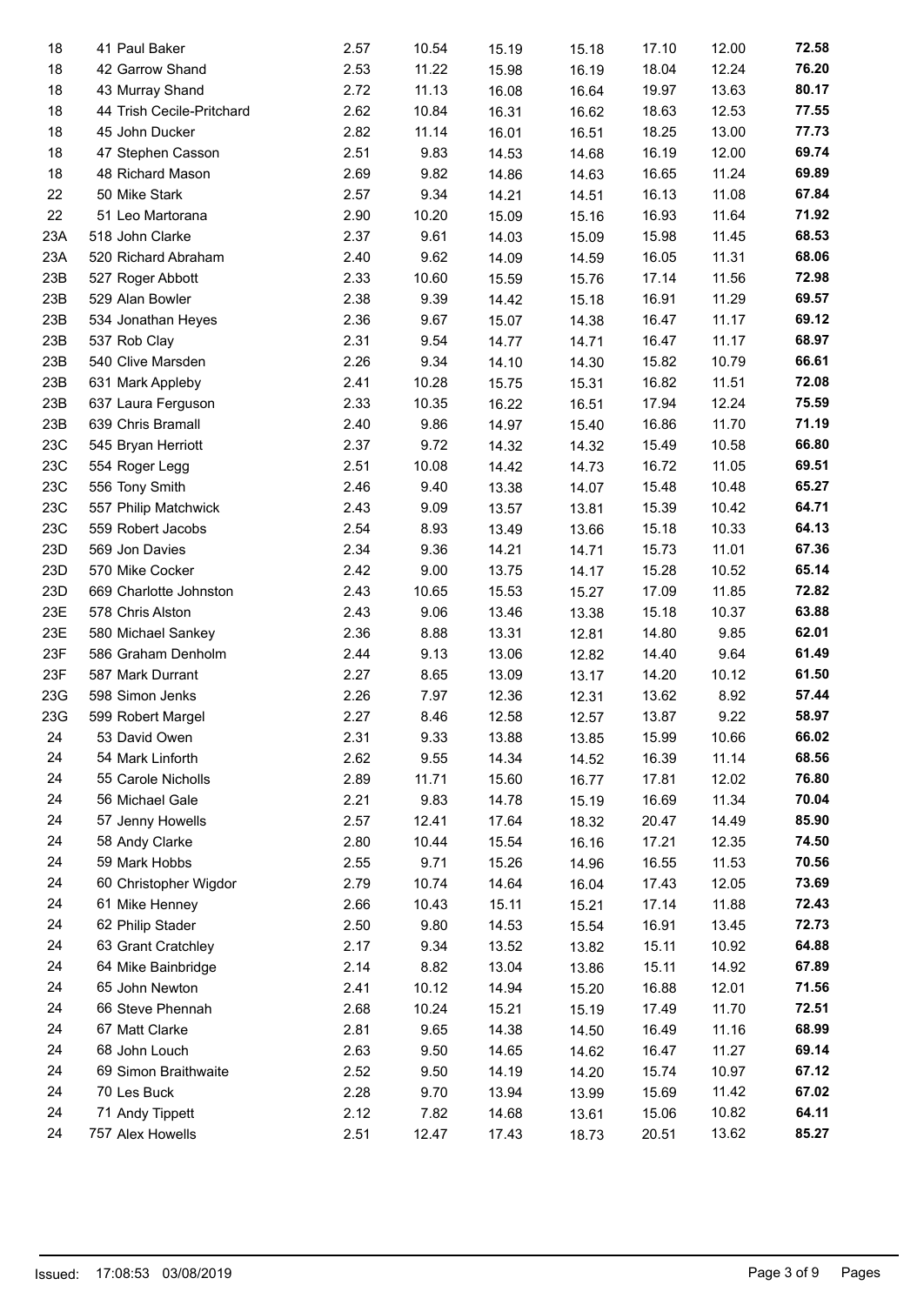| 30             | 75 Graham Gonzalez        | 2.65    | 9.74     | 14.19    | 15.38    | 16.39    | 11.50    | 69.85           |       |
|----------------|---------------------------|---------|----------|----------|----------|----------|----------|-----------------|-------|
| 30             | 76 Derek Kessell          | 2.46    | 8.88     | 13.29    | 13.39    | 14.97    | 10.45    | 63.44           |       |
| Run            | 2                         |         |          |          |          |          |          |                 |       |
| <b>Class</b>   | <u>No.</u><br><b>Name</b> | Sector1 | Sector 2 | Sector 3 | Sector 4 | Sector 5 | Sector 6 | <b>Run Time</b> | Speed |
| 1A             | 78 Keith Waters           | 2.80    | 10.55    | 15.58    | 15.80    | 17.82    | 12.43    | 74.98           |       |
| 1A             | 79 Andrew Jeffery         | 2.93    | 11.81    | 16.56    | 16.55    | 17.99    | 13.68    | 79.52           |       |
| 1A             | 80 David Holden           | 2.58    | 10.02    | 15.43    | 15.49    | 17.14    | 12.14    | 72.80           |       |
| 1A             | 81 David Taylor           | 2.92    | 10.00    | 14.82    | 14.50    | 16.58    | 11.53    | 70.35           |       |
| 1A             | 82 Nick Mitchell          | 2.63    | 9.63     | 14.51    | 14.35    | 15.96    | 10.96    | 68.04           |       |
| 1A             | 782 Steve Mitchell        | 2.74    | 9.87     | 14.24    | 15.01    | 16.78    | 11.53    | 70.17           |       |
| 1B             | 88 Rebecca Denney         | 2.92    | 10.90    | 16.03    | 16.16    | 18.24    | 12.84    | 77.09           |       |
| 1B             | 89 Peter Taylor           | 2.72    | 9.87     | 14.16    | 14.58    | 16.09    | 11.08    | 68.50           |       |
| 1B             | 90 Robert Yuill Snr       | 2.75    | 10.81    | 15.10    | 15.04    | 17.31    | 11.97    | 72.98           |       |
| 1B             | 91 Ian Archibald          | 2.66    | 10.53    | 15.45    | 15.18    | 17.34    | 12.42    | 73.58           |       |
| 1B             | 92 Alex Smith             | 2.73    | 10.92    | 16.90    | 16.90    | 19.77    | 13.56    | 80.78           |       |
| 1B             | 93 David Baumforth        | 2.64    | 10.62    | 16.40    | 16.43    | 18.80    | 12.55    | 77.44           |       |
| 1B             | 94 Daniel Ashall          | 2.67    | 10.23    | 15.10    | 14.96    | 16.98    | 11.67    | 71.61           |       |
| 1B             | 95 Keith Rose             | 2.71    | 9.91     | 14.44    | 14.74    | 17.19    | 11.82    | 70.81           |       |
| 1B             | 96 Mike Jones             | 3.01    | 11.03    | 15.83    | 15.68    | 17.83    | 12.72    | 76.10           |       |
| 1B             | 97 Ryan Billington        | 2.85    | 9.88     | 15.02    | 15.32    | 17.07    | 11.73    | 71.87           |       |
| 1B             | 98 Shane Jowett           | 2.78    | 9.81     | 14.48    | 14.48    | 16.24    | 11.07    | 68.86           |       |
| 1B             | 99 Tony Pickering         | 2.72    | 9.90     | 14.60    | 14.55    | 16.75    | 11.27    | 69.79           |       |
| 1B             | 100 Bradley Shelton       | 2.75    | 10.01    | 14.17    | 14.66    | 16.40    | 11.44    | 69.43           |       |
| 1B             | 101 David Marshall        | 2.79    | 9.35     | 13.65    | 13.97    | 15.41    | 10.70    | 65.87           |       |
| 1B             | 102 Will Roberts          | 2.76    | 9.09     | 13.59    | 13.79    | 15.51    | 10.50    | 65.24           |       |
| 1B             | 103 Ian Butcher           | 2.60    | 9.50     | 14.07    | 14.17    | 16.04    | 10.84    | 67.22           |       |
| 1B             | 104 Deryck Jones          | 2.80    | 9.25     | 13.38    | 13.59    | 15.15    |          | F/R             |       |
| 1B             | 105 Gordon Riley          | 3.25    | 9.60     | 13.52    | 13.53    | 15.19    | 10.48    | 65.57           |       |
| 1B             | 797 Sam Billington        | 2.66    | 9.81     | 14.47    | 14.78    | 16.57    | 11.25    | 69.54           |       |
| 1 <sup>C</sup> | 110 Peter Taylor          | 2.40    | 8.92     | 13.60    | 13.65    | 14.99    | 10.11    | 63.67           |       |
| 1C             | 111 Pasquale Abruzzese    | 2.62    | 9.87     | 15.11    | 14.25    | 16.98    | 11.32    | 70.15           |       |
| 1C             | 112 Andrew Dilnot         | 2.84    | 10.87    | 16.26    | 16.09    | 18.32    | 12.61    | 76.99           |       |
| 1C             | 113 Simon Howarth         | 2.71    | 10.03    | 14.78    | 14.55    | 16.45    | 11.10    | 69.62           |       |
| 1C             | 114 Andrew Hollis         | 2.65    | 9.56     | 14.64    | 14.12    | 15.90    | 10.78    | 67.65           |       |
| 1C             | 115 Andy Bateson          | 2.23    | 9.21     | 14.25    | 14.61    | 16.24    | 10.85    | 67.39           |       |
| 1C             | 116 Terry Deere           | 2.73    | 9.22     | 13.58    | 13.77    | 15.29    | 10.59    | 65.18           |       |
| 1C             | 117 Glen Shaw             | 2.75    | 9.65     | 13.89    | 14.08    | 15.89    | 10.73    | 66.99           |       |
| 1C             | 118 Kieran O Brien        | 2.49    | 9.35     | 13.33    | 13.29    | 15.01    | 10.07    | 63.54           |       |
| 1D             | 123 Peter Day             | 2.26    | 9.19     | 13.93    | 14.21    | 15.76    | 10.66    | 66.01           |       |
| 1D             | 124 Tony Booth            | 2.06    | 9.24     | 14.10    | 14.20    | 15.97    | 10.38    | 65.95           |       |
| 1D             | 125 Graham Cox            | 2.17    | 8.85     | 13.49    | 13.34    | 15.18    | 10.38    | 63.41           |       |
| 1D             | 126 Jonathan Mounsey      | 2.29    | 8.63     | 13.29    | 13.35    | 14.62    | 9.63     | 61.81           |       |
| 2A             | 129 Phil Hallington       | 2.64    | 10.13    | 15.32    | 15.74    | 17.43    | 12.04    | 73.30           |       |
| 2A             | 130 Peter Wright          | 2.50    | 9.21     | 13.46    | 13.86    | 15.81    | 10.63    | 65.47           |       |
| 2A             | 131 Daniel Hollis         | 2.54    | 8.91     | 13.25    | 13.31    | 14.79    | 9.88     | 62.68           |       |
| 2A             | 132 Mike Smith            | 2.62    | 9.35     | 14.03    | 14.14    | 15.38    | 10.28    | 65.80           |       |
| 2B             | 134 John Heseltine        | 2.32    | 9.82     | 14.59    | 14.44    | 16.09    | 10.64    | 67.90           |       |
| 2D             | 136 Ben Woodcock          | 2.26    | 8.62     | 12.87    | 12.95    | 14.70    | 10.10    | 61.50           |       |
| 2D             | 836 Graham Woodcock       | 2.47    | 9.35     | 14.33    | 14.74    | 16.28    | 11.21    | 68.38           |       |
| 3A             | 139 Paul Bewsher          | 2.61    | 10.34    | 15.35    | 15.92    | 17.59    | 11.84    | 73.65           |       |
| 3A             | 140 Jonathan North        | 2.80    | 9.72     | 14.20    | 14.52    | 16.43    | 11.49    | 69.16           |       |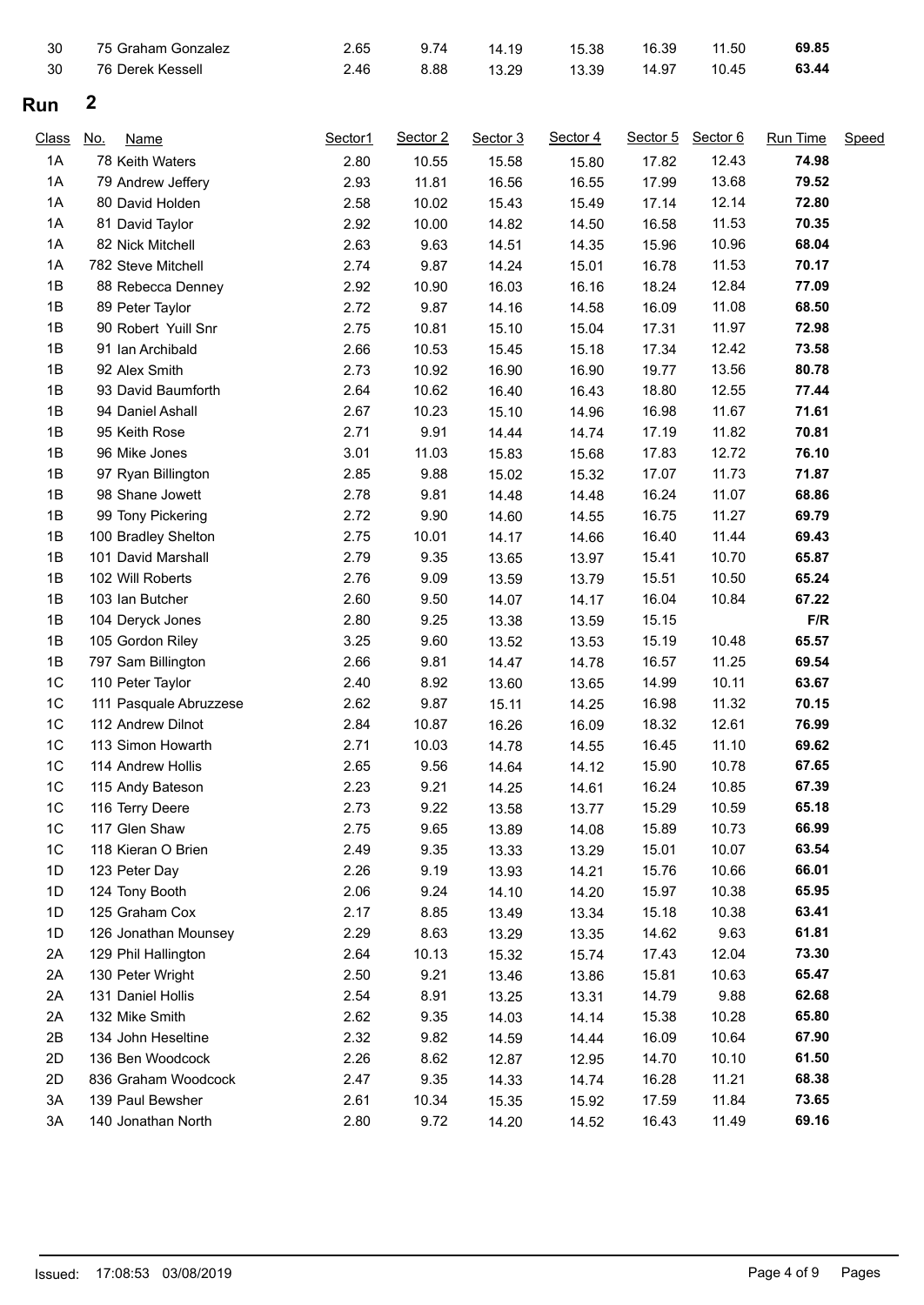| 3A  | 141 Roy Bolderson         | 2.56 | 9.46  | 13.98 | 14.01 | 15.89 | 10.96          | 66.86      |
|-----|---------------------------|------|-------|-------|-------|-------|----------------|------------|
| 3A  | 142 Neil Turner           | 2.57 | 9.05  | 13.59 | 13.30 | 14.61 | 12.76          | 65.88      |
| 3B  | 144 Stuart Stelling       | 2.42 | 9.47  | 13.47 | 13.96 | 15.59 | 10.78          | 65.69      |
| 3B  | 145 Callum Furness        | 2.71 | 10.00 | 14.67 | 14.84 | 16.67 | 11.85          | 70.74      |
| 3B  | 146 Elen Worthington      | 2.49 | 9.18  | 13.87 | 13.75 | 15.66 | 10.85          | 65.80      |
| 3C  | 122 Geoff Twemlow         | 2.13 | 9.81  | 15.51 | 14.56 | 16.70 | 11.91          | 70.62      |
| 3F  | 150 Matt Turner           | 2.41 | 8.11  | 12.20 | 12.58 | 13.61 | 9.48           | 58.39      |
| 3F  | 151 Bob Bellerby          | 2.42 | 8.75  | 12.42 | 12.55 | 13.93 | 9.51           | 59.58      |
| 4A  | 153 Luke Trotman          | 2.11 | 8.64  | 13.29 | 13.16 | 14.73 | 10.03          | 61.96      |
| 4A  | 154 Paul Kelsall          | 2.77 | 10.40 | 15.55 | 16.06 | 17.40 | 12.44          | 74.62      |
| 4A  | 155 Ben Lovell            | 2.31 | 8.15  | 11.77 | 11.65 | 13.78 | 9.07           | 56.73      |
| 4A  | 156 John Prickett         | 2.29 | 8.16  | 12.23 | 12.03 | 13.27 | 9.24           | 57.22      |
| 5A  | 161 Richard Vaughan       | 0.00 |       |       |       |       |                | <b>RET</b> |
| 5A  | 162 Ed Carter             | 2.13 | 7.58  | 11.34 | 11.35 | 12.55 | 8.66           | 53.61      |
| 5A  | 163 Rob Spedding          | 2.15 | 8.46  | 12.34 | 12.87 | 14.17 | 10.22          | 60.21      |
| 5A  | 862 Steve Carter          | 2.21 | 7.90  | 12.29 | 11.62 | 13.36 | 9.06           | 56.44      |
| 5D  | 170 John Chacksfield      | 2.14 | 7.88  | 12.32 | 11.83 | 13.51 | 8.90           | 56.58      |
| 6C  | 176 David Spaull          | 2.79 | 10.71 | 15.33 | 16.22 | 17.83 | 12.66          | 75.54      |
| 6C  | 179 Richard Derrick       | 2.87 | 9.88  | 14.52 | 14.78 | 16.51 | 11.34          | 69.90      |
| 6C  | 180 Thomas Robinson       | 2.61 | 9.90  | 14.37 | 15.03 | 16.72 | 11.74          | 70.37      |
| 6C  | 181 Jim Johnstone         | 2.75 | 9.85  | 14.17 | 14.67 | 16.33 | 11.62          | 69.39      |
| 12A | 16 Karen Buffey           | 2.64 | 12.79 | 21.48 | 21.42 | 22.90 | 14.94          | 96.17      |
| 12A | 17 Geoff Stallard         | 2.29 | 8.94  | 13.98 | 13.86 | 15.34 | 10.60          | 65.01      |
| 12A | 18 Pete Bottrill          | 2.53 | 9.63  | 14.98 | 14.33 | 16.22 | 11.28          | 68.97      |
| 12A | 19 Richard Swindall       | 2.49 | 10.06 | 14.95 | 15.17 | 17.08 | 11.27          | 71.02      |
| 12A | 20 Chris Westwood         | 2.49 | 10.46 | 15.29 | 15.41 | 17.21 | 11.89          | 72.75      |
| 12A | 21 Sarah Bosworth         | 2.10 | 8.47  | 12.94 | 12.63 | 14.56 | 9.91           | 60.61      |
| 12A | 22 Steve Millward         | 2.57 | 10.08 | 15.29 | 15.07 | 16.71 | 11.43          | 71.15      |
| 12A | 23 Jon Dobson             | 2.30 | 9.20  | 14.15 | 14.15 | 16.37 | 10.74          | 66.91      |
| 12A | 722 Jane Millward         | 2.40 | 10.11 | 15.21 | 15.05 | 16.74 | 11.06          | 70.57      |
| 12B | 25 Stephen Palmer         | 2.44 | 9.43  | 13.96 | 14.10 | 15.52 | 11.09          | 66.54      |
| 12B | 26 Kendrick Lewis         | 2.12 | 8.49  | 13.20 | 13.78 | 15.42 | 10.23          | 63.24      |
| 12B | 27 Anthony Wallen         | 2.20 | 8.68  | 12.84 | 13.03 | 13.87 | 10.11          | 60.73      |
| 12B | 28 Keith Wilford          | 2.34 | 9.54  | 13.92 | 14.93 | 16.37 | 10.71          | 67.81      |
| 12B | 29 Sarah Thorne           | 2.17 | 9.51  | 14.17 | 14.00 | 15.42 | 10.55          | 65.82      |
| 12B | 30 Anthony Shute          | 2.14 | 8.74  | 13.39 | 13.30 | 14.64 | 10.27          | 62.48      |
| 12B | 31 June Matty             | 2.13 | 9.21  | 13.79 | 13.60 | 15.09 | 10.49          | 64.31      |
| 12B | 32 Paul Matty             | 2.21 | 9.00  | 13.92 |       | 15.34 | 10.04          | 64.04      |
| 12B | 33 Malcolm Thorne         | 2.35 | 8.69  | 13.29 | 13.53 | 14.99 | 10.20          | 62.62      |
| 12B | 34 David Gidden           | 2.34 | 9.39  |       | 13.10 | 15.63 | 10.51          | 65.55      |
| 12B | 35 David Hampton          | 2.42 | 8.79  | 13.92 | 13.76 | 14.75 | 9.77           | 62.40      |
| 18  | 38 Philip Gardner         | 2.72 | 12.12 | 13.39 | 13.28 | 19.55 | 14.06          | 83.95      |
| 18  |                           | 2.58 | 10.16 | 17.42 | 18.08 | 17.41 |                | 73.48      |
|     | 39 William Richards       |      |       | 15.59 | 15.83 |       | 11.91<br>12.38 | 75.36      |
| 18  | 40 Claire Giles           | 2.42 | 11.05 | 16.31 | 15.96 | 17.24 |                |            |
| 18  | 41 Paul Baker             | 2.65 | 10.68 | 15.29 | 15.33 | 16.98 | 11.80          | 72.73      |
| 18  | 42 Garrow Shand           | 2.49 | 10.89 | 15.96 | 15.92 | 18.01 | 12.50          | 75.77      |
| 18  | 43 Murray Shand           | 2.75 | 11.19 | 16.54 | 16.79 | 19.74 | 13.84          | 80.85      |
| 18  | 44 Trish Cecile-Pritchard | 2.73 | 10.77 | 16.42 | 15.93 | 18.09 | 12.31          | 76.25      |
| 18  | 45 John Ducker            | 2.60 | 11.04 | 15.69 | 15.91 | 17.68 | 12.70          | 75.62      |
| 18  | 47 Stephen Casson         | 2.55 | 9.85  | 14.62 | 14.55 | 16.25 | 11.91          | 69.73      |
| 18  | 48 Richard Mason          | 2.74 | 9.75  | 14.74 | 14.98 | 16.51 | 11.48          | 70.20      |
| 22  | 50 Mike Stark             | 2.61 | 9.30  | 14.18 | 14.54 | 16.46 | 11.31          | 68.40      |
| 22  | 51 Leo Martorana          | 2.91 | 10.35 | 15.31 | 15.28 | 17.06 | 11.65          | 72.56      |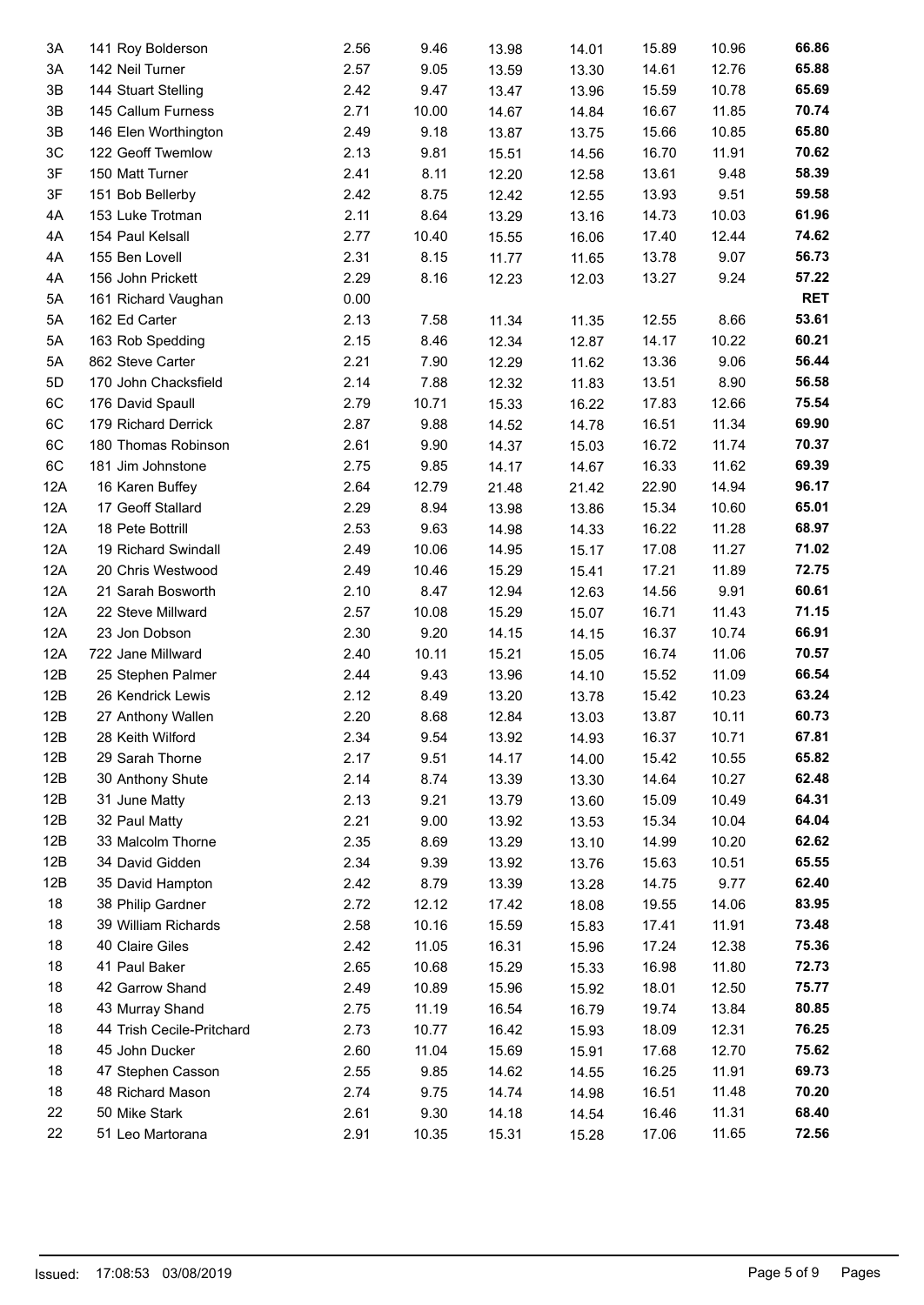| 23A          | 518 John Clarke           | 2.38    | 9.51     | 14.33    | 14.88    | 16.15    | 11.29    | 68.54      |       |
|--------------|---------------------------|---------|----------|----------|----------|----------|----------|------------|-------|
| 23A          | 520 Richard Abraham       | 2.39    | 9.49     | 14.15    | 14.10    | 16.15    | 11.72    | 68.00      |       |
| 23B          | 527 Roger Abbott          | 2.36    | 10.40    | 15.53    | 15.39    | 16.99    | 11.95    | 72.62      |       |
| 23B          | 529 Alan Bowler           | 2.36    | 9.46     | 14.41    | 15.23    | 16.50    | 11.33    | 69.29      |       |
| 23B          | 534 Jonathan Heyes        | 2.40    | 9.72     | 14.59    | 14.84    | 16.44    | 11.48    | 69.47      |       |
| 23B          | 537 Rob Clay              | 2.34    | 9.67     | 14.85    | 14.40    | 16.36    | 11.05    | 68.67      |       |
| 23B          | 540 Clive Marsden         | 2.31    | 9.27     | 14.34    | 14.30    | 15.68    | 10.88    | 66.78      |       |
| 23B          | 631 Mark Appleby          | 2.43    | 10.26    | 16.20    | 15.59    | 17.03    | 12.09    | 73.60      |       |
| 23B          | 637 Laura Ferguson        | 2.34    | 10.61    | 16.47    | 16.55    | 18.85    | 12.57    | 77.39      |       |
| 23B          | 639 Chris Bramall         | 2.42    | 9.72     | 14.80    | 15.17    | 16.59    | 11.28    | 69.98      |       |
| 23C          | 545 Bryan Herriott        | 2.44    | 9.53     | 14.03    | 14.15    | 27.92    | 18.55    | 86.62      |       |
| 23C          | 554 Roger Legg            | 2.46    | 10.27    | 14.50    | 14.70    | 16.02    | 11.10    | 69.05      |       |
| 23C          | 556 Tony Smith            | 2.58    | 9.32     | 13.42    | 13.57    | 16.09    | 10.15    | 65.13      |       |
| 23C          | 557 Philip Matchwick      | 2.56    | 9.25     | 13.55    | 13.57    | 15.49    | 10.67    | 65.09      |       |
| 23C          | 559 Robert Jacobs         | 2.49    | 9.03     | 13.31    | 13.73    | 15.07    | 10.45    | 64.08      |       |
| 23D          | 569 Jon Davies            | 2.46    | 9.37     | 13.70    | 13.96    | 15.65    | 10.70    | 65.84      |       |
| 23D          | 570 Mike Cocker           | 2.40    | 9.25     | 13.55    | 13.88    | 15.43    | 10.67    | 65.18      |       |
| 23D          | 669 Charlotte Johnston    | 2.41    | 10.72    | 15.38    | 15.19    | 17.10    | 12.29    | 73.09      |       |
| 23E          | 578 Chris Alston          | 2.64    | 9.42     | 13.72    | 13.54    | 15.01    | 10.74    | 65.07      |       |
| 23E          | 580 Michael Sankey        | 2.42    | 8.84     | 13.55    | 13.21    | 14.89    | 9.96     | 62.87      |       |
| 23F          | 586 Graham Denholm        | 2.55    | 8.94     | 13.11    | 12.62    | 14.44    | 10.01    | 61.67      |       |
| 23F          | 587 Mark Durrant          | 2.24    | 8.55     | 13.02    | 13.06    | 14.40    | 9.94     | 61.21      |       |
| 23G          | 598 Simon Jenks           | 2.26    | 8.00     | 12.16    | 12.30    | 13.52    | 9.26     | 57.50      |       |
| 23G          | 599 Robert Margel         | 2.28    | 8.37     | 12.47    | 12.43    | 14.01    | 9.40     | 58.96      |       |
| 24           | 53 David Owen             | 2.34    | 9.20     | 13.70    | 13.57    | 15.81    | 10.52    | 65.14      |       |
| 24           | 54 Mark Linforth          | 2.62    | 9.46     | 14.39    | 14.26    | 16.26    | 10.87    | 67.86      |       |
| 24           | 55 Carole Nicholls        | 2.28    | 11.01    | 15.77    | 15.72    | 17.75    | 12.04    | 74.57      |       |
| 24           | 56 Michael Gale           | 2.27    | 10.12    | 14.95    | 14.73    | 16.49    | 11.44    | 70.00      |       |
| 24           | 57 Jenny Howells          | 3.13    | 13.47    | 18.31    | 19.13    | 20.64    | 14.12    | 88.80      |       |
| 24           | 58 Andy Clarke            | 2.75    | 10.40    | 15.31    | 16.58    | 17.55    | 12.59    | 75.18      |       |
| 24           | 59 Mark Hobbs             | 2.51    | 9.73     | 14.88    | 14.54    | 16.89    | 11.58    | 70.13      |       |
| 24           | 60 Christopher Wigdor     | 2.69    | 10.46    | 14.17    | 15.85    | 17.11    | 11.71    | 71.99      |       |
| 24           | 61 Mike Henney            | 2.65    | 10.29    | 14.75    | 15.19    | 17.04    | 12.03    | 71.95      |       |
| 24           | 62 Philip Stader          | 0.00    |          |          |          |          |          | <b>RET</b> |       |
| 24           | 63 Grant Cratchley        | 2.24    | 9.36     | 13.72    | 14.01    | 15.28    | 11.21    | 65.82      |       |
| 24           | 64 Mike Bainbridge        | 2.25    | 9.16     | 14.47    | 14.85    | 16.60    | 10.04    | 67.37      |       |
| 24           | 65 John Newton            | 2.51    | 10.03    | 14.78    | 14.80    | 17.04    | 11.92    | 71.08      |       |
| 24           | 66 Steve Phennah          | 2.64    | 10.33    | 15.61    | 15.37    | 16.99    | 11.91    | 72.85      |       |
| 24           | 67 Matt Clarke            | 2.74    | 9.67     | 15.69    | 14.72    | 16.76    | 11.28    | 70.86      |       |
| 24           | 68 John Louch             | 2.56    | 9.48     | 14.31    | 14.64    | 16.81    | 10.88    | 68.68      |       |
| 24           | 69 Simon Braithwaite      | 2.57    | 9.28     | 14.28    | 14.34    |          |          | <b>DNF</b> |       |
| 24           | 70 Les Buck               | 2.32    | 9.62     | 13.43    | 14.01    | 15.49    | 10.51    | 65.38      |       |
| 24           | 71 Andy Tippett           | 2.32    | 9.05     | 13.90    | 13.61    | 15.08    | 10.72    | 64.68      |       |
| 24           | 757 Alex Howells          | 2.74    | 12.25    | 17.15    | 17.84    | 19.78    | 13.59    | 83.35      |       |
| $30\,$       | 75 Graham Gonzalez        | 2.65    | 9.73     | 14.06    | 14.66    | 16.17    | 11.63    | 68.90      |       |
| 30           | 76 Derek Kessell          | 2.43    | 9.00     | 13.42    |          | 14.74    | 10.31    | 63.09      |       |
|              | 3                         |         |          |          | 13.19    |          |          |            |       |
| Run          |                           |         |          |          |          |          |          |            |       |
| <u>Class</u> | <u>No.</u><br><b>Name</b> | Sector1 | Sector 2 | Sector 3 | Sector 4 | Sector 5 | Sector 6 | Run Time   | Speed |
| 1A           | 78 Keith Waters           | 2.81    | 10.45    | 15.65    | 15.77    | 17.70    | 12.23    | 74.61      |       |
| 1A           | 79 Andrew Jeffery         | 3.09    | 11.99    | 16.79    | 16.07    | 18.20    | 13.85    | 79.99      |       |
| 1A           | 80 David Holden           | 2.42    | 10.15    | 15.16    | 15.11    | 16.91    | 12.11    | 71.86      |       |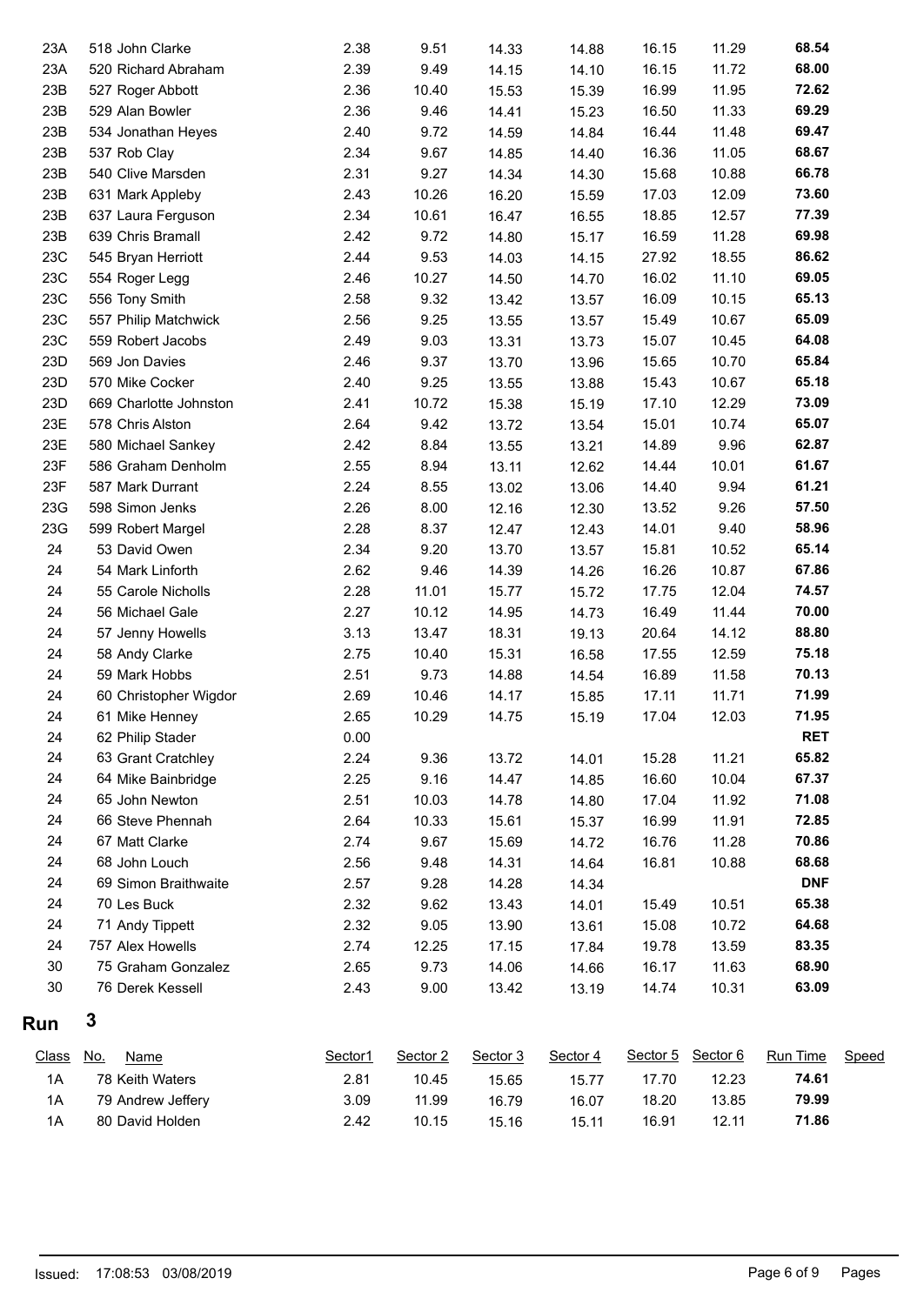| 1A             | 81 David Taylor        | 2.92 | 10.03 | 14.95 | 14.73 | 16.69 | 11.70 | 71.02 |
|----------------|------------------------|------|-------|-------|-------|-------|-------|-------|
| 1A             | 82 Nick Mitchell       | 2.59 | 9.61  | 14.10 | 14.06 | 15.98 | 11.11 | 67.45 |
| 1A             | 782 Steve Mitchell     | 2.69 | 9.86  | 14.54 | 15.34 | 18.84 | 16.61 | 77.88 |
| 1B             | 88 Rebecca Denney      | 2.74 | 11.12 | 15.96 | 16.09 | 18.66 | 12.64 | 77.21 |
| 1B             | 89 Peter Taylor        | 2.62 | 9.91  | 14.11 | 14.69 | 16.01 | 28.12 | 85.46 |
| 1B             | 90 Robert Yuill Snr    | 2.69 | 10.20 | 14.53 | 14.88 | 16.70 | 12.15 | 71.15 |
| 1B             | 91 Ian Archibald       | 2.53 | 10.21 | 15.39 | 15.46 | 17.42 | 12.02 | 73.03 |
| 1B             | 92 Alex Smith          | 2.63 | 11.14 | 16.73 | 16.44 | 18.95 | 13.75 | 79.64 |
| 1B             | 93 David Baumforth     | 2.64 | 10.79 | 16.40 | 16.44 | 18.61 | 13.03 | 77.91 |
| 1B             | 94 Daniel Ashall       | 2.64 | 10.01 | 14.80 | 15.32 | 17.51 | 11.69 | 71.97 |
| 1B             | 95 Keith Rose          | 2.72 | 10.08 | 14.48 | 14.73 | 16.73 | 11.70 | 70.44 |
| 1B             | 96 Mike Jones          | 3.02 | 10.95 | 15.37 | 15.61 | 17.88 | 12.28 | 75.11 |
| 1B             | 97 Ryan Billington     | 2.83 | 9.92  | 14.72 | 15.06 | 17.50 | 14.37 | 74.40 |
| 1B             | 98 Shane Jowett        | 2.69 | 9.89  | 14.66 | 14.34 | 16.10 | 11.04 | 68.72 |
| 1B             | 99 Tony Pickering      | 2.61 | 9.87  | 14.45 | 15.16 | 16.44 | 11.23 | 69.76 |
| 1B             | 100 Bradley Shelton    | 2.91 | 9.99  | 14.19 | 14.86 | 16.73 | 11.43 | 70.11 |
| 1B             | 101 David Marshall     | 2.73 | 9.50  | 13.71 | 13.83 | 15.43 | 10.82 | 66.02 |
| 1B             | 102 Will Roberts       | 2.74 | 9.12  | 13.53 | 13.84 | 15.47 | 10.58 | 65.28 |
| 1B             | 103 Ian Butcher        | 2.54 | 9.42  | 13.99 | 14.23 | 16.19 | 11.19 | 67.56 |
| 1B             | 104 Deryck Jones       | 2.79 | 9.15  | 13.42 | 13.50 | 15.12 | 10.45 | 64.43 |
| 1B             | 105 Gordon Riley       | 2.92 | 9.10  | 13.57 | 14.86 | 15.41 | 10.35 | 66.21 |
| 1B             | 797 Sam Billington     | 2.77 | 9.81  | 14.46 | 14.70 | 16.64 | 13.05 | 71.43 |
| 1C             | 110 Peter Taylor       | 2.25 | 8.88  | 13.74 | 13.29 | 14.86 | 10.08 | 63.10 |
| 1C             | 111 Pasquale Abruzzese | 2.56 | 9.72  | 15.00 | 14.83 | 16.19 | 10.80 | 69.10 |
| 1 <sup>C</sup> | 112 Andrew Dilnot      | 2.59 | 10.50 | 15.84 | 16.36 | 17.88 | 12.56 | 75.73 |
| 1 <sup>C</sup> | 113 Simon Howarth      | 2.66 | 9.70  | 14.87 | 14.64 | 16.42 | 11.07 | 69.36 |
| 1C             | 114 Andrew Hollis      | 2.62 | 9.47  | 14.23 | 14.90 | 16.31 | 10.93 | 68.46 |
| 1 <sup>C</sup> | 115 Andy Bateson       | 2.31 | 9.36  | 14.05 | 14.57 | 16.14 | 10.90 | 67.33 |
| 1 <sup>C</sup> | 116 Terry Deere        | 2.73 | 9.17  | 13.45 | 13.60 | 15.21 | 10.39 | 64.55 |
| 1 <sup>C</sup> | 117 Glen Shaw          | 2.66 | 9.25  | 13.52 | 13.71 | 15.48 | 10.34 | 64.96 |
| 1 <sup>C</sup> | 118 Kieran O Brien     | 2.59 | 9.10  | 13.14 | 13.39 | 15.18 | 10.18 | 63.58 |
| 1D             | 123 Peter Day          | 2.51 | 9.26  | 13.86 | 13.69 | 15.58 | 10.40 | 65.30 |
| 1D             | 124 Tony Booth         | 2.53 | 9.21  | 13.76 | 13.91 | 15.90 | 10.62 | 65.93 |
| $1D$           | 125 Graham Cox         | 2.52 | 9.07  | 13.46 | 13.85 | 15.23 | 10.17 | 64.30 |
| 1D             | 126 Jonathan Mounsey   | 2.05 | 8.32  | 12.86 | 12.96 | 14.39 | 9.55  | 60.13 |
| 2A             | 129 Phil Hallington    | 2.56 | 10.07 | 14.89 | 15.59 | 17.29 | 12.14 | 72.54 |
| 2A             | 130 Peter Wright       | 2.48 | 9.00  | 13.40 | 13.86 | 15.53 | 10.48 | 64.75 |
| 2A             | 131 Daniel Hollis      | 2.56 | 8.98  | 13.14 | 13.24 | 14.79 | 10.00 | 62.71 |
| 2A             | 132 Mike Smith         | 2.53 | 8.72  | 13.64 | 13.48 | 15.59 | 10.21 | 64.17 |
| 2B             | 134 John Heseltine     | 2.19 | 9.61  | 14.71 | 14.59 | 16.12 | 10.81 | 68.03 |
| 2D             | 136 Ben Woodcock       | 2.21 | 8.78  | 12.97 | 13.00 | 14.53 | 10.18 | 61.67 |
| 2D             | 836 Graham Woodcock    | 2.37 | 9.42  | 14.38 | 14.30 | 15.85 | 10.96 | 67.28 |
| 3A             | 139 Paul Bewsher       | 2.76 | 11.06 | 15.87 | 15.85 | 18.04 | 12.01 | 75.59 |
| 3A             | 140 Jonathan North     | 2.78 | 9.74  | 14.42 | 14.61 | 16.65 | 11.43 | 69.63 |
| 3A             |                        | 2.57 | 9.31  |       |       | 15.75 | 10.78 | 66.12 |
|                | 141 Roy Bolderson      |      |       | 13.91 | 13.80 |       | 9.89  | 63.20 |
| 3A             | 142 Neil Turner        | 2.56 | 9.09  | 13.59 | 13.39 | 14.68 |       | 65.05 |
| 3B             | 144 Stuart Stelling    | 2.38 | 9.22  | 13.31 | 13.96 | 15.62 | 10.56 |       |
| 3B             | 145 Callum Furness     | 2.76 | 10.03 | 14.67 | 14.87 | 16.91 | 11.80 | 71.04 |
| 3B             | 146 Elen Worthington   | 2.43 | 8.94  | 13.48 | 13.68 | 15.60 | 10.39 | 64.52 |
| 3C             | 122 Geoff Twemlow      | 2.03 | 9.83  | 15.24 | 14.76 | 16.94 | 11.89 | 70.69 |
| 3F             | 150 Matt Turner        | 2.38 | 8.19  | 12.01 | 12.37 | 13.85 | 9.45  | 58.25 |
| 3F             | 151 Bob Bellerby       | 2.25 | 8.28  | 12.71 | 12.16 | 13.86 | 9.39  | 58.65 |
| 4A             | 153 Luke Trotman       | 2.00 | 8.90  | 12.93 | 13.08 | 14.50 | 9.87  | 61.28 |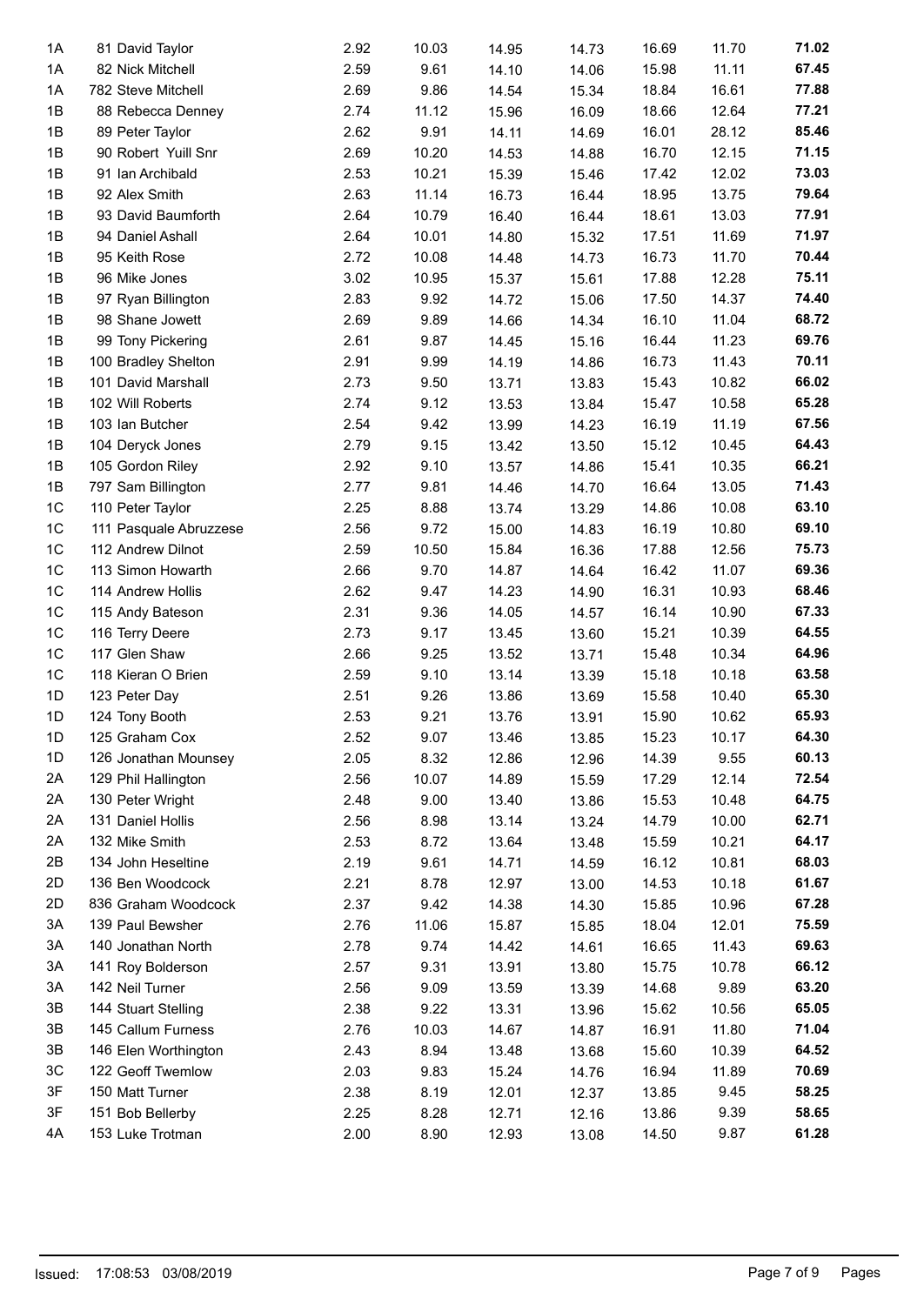| 4A  | 154 Paul Kelsall          | 2.70   | 10.78        | 15.80 | 15.97 | 17.43 | 11.76 | 74.44 |  |
|-----|---------------------------|--------|--------------|-------|-------|-------|-------|-------|--|
| 4A  | 155 Ben Lovell            | 2.27   | 8.03         | 11.94 | 12.00 | 13.40 | 8.96  | 56.60 |  |
| 4A  | 156 John Prickett         | 2.26   | 8.26         | 12.23 | 12.02 | 13.45 | 9.41  | 57.63 |  |
| 5A  | 162 Ed Carter             | 2.07   | 7.67         | 11.37 | 11.20 | 12.48 | 8.62  | 53.41 |  |
| 5A  | 163 Rob Spedding          | 2.26   | 7.58         | 11.36 | 11.48 | 12.72 | 8.70  | 54.10 |  |
| 5A  | 862 Steve Carter          | 2.20   | 7.84         | 12.34 | 11.79 | 13.57 | 9.00  | 56.74 |  |
| 5D  | 170 John Chacksfield      | 2.30   | 7.81         | 12.14 | 11.64 | 13.08 | 8.70  | 55.67 |  |
| 6C  | 176 David Spaull          | 2.83   | 10.58        | 15.32 | 16.18 | 18.06 | 12.71 | 75.68 |  |
| 6C  | 179 Richard Derrick       | 2.84   | 9.76         | 14.85 | 14.79 | 16.56 | 11.36 | 70.16 |  |
| 6C  | 180 Thomas Robinson       | 2.72   | 9.84         | 14.13 | 14.77 | 16.67 | 11.58 | 69.71 |  |
| 6C  | 181 Jim Johnstone         | 2.77   | 10.00        | 14.24 | 14.67 | 16.55 | 12.23 | 70.46 |  |
| 12A | 21 Sarah Bosworth         | 2.15   | 8.56         | 13.14 | 12.89 | 14.50 | 9.89  | 61.13 |  |
| 12A | 23 Jon Dobson             | 2.31   | 9.23         | 13.93 | 13.98 | 16.62 | 10.84 | 66.91 |  |
| 12B | 27 Anthony Wallen         | 2.21   | 8.77         | 13.17 | 13.18 | 14.24 | 10.06 | 61.63 |  |
| 12B | 28 Keith Wilford          | 2.31   | 9.52         | 14.20 | 14.52 | 16.44 | 11.62 | 68.61 |  |
| 12B | 30 Anthony Shute          | 2.15   | 8.65         | 13.48 | 12.90 | 14.58 | 10.46 | 62.22 |  |
| 12B | 33 Malcolm Thorne         | 2.49   | 8.97         | 13.20 | 13.74 | 15.16 | 10.42 | 63.98 |  |
| 12B | 35 David Hampton          | 2.32   | 8.82         | 13.22 | 13.23 | 14.75 | 9.86  | 62.20 |  |
| 18  | 38 Philip Gardner         | 2.56   | 11.81        | 16.93 | 17.82 | 19.41 | 13.26 | 81.79 |  |
| 18  | 39 William Richards       | 2.68   | 10.10        | 15.41 | 15.24 | 17.37 | 12.16 | 72.96 |  |
| 18  | 40 Claire Giles           | 2.47   | 11.10        | 15.79 |       |       | 12.57 | 76.24 |  |
| 18  | 42 Garrow Shand           | 2.65   | 11.25        | 16.56 | 16.39 | 18.10 | 12.58 | 77.53 |  |
| 18  | 43 Murray Shand           | 2.71   | 11.13        | 15.85 |       |       | 13.65 | 79.52 |  |
| 18  | 44 Trish Cecile-Pritchard | 2.78   | 11.35        | 16.39 | 16.44 | 18.48 | 12.57 | 78.01 |  |
| 18  | 47 Stephen Casson         | 2.54   | 9.70         | 14.35 | 14.68 | 15.93 | 11.78 | 68.98 |  |
| 18  | 48 Richard Mason          | 2.90   | 9.60         | 14.90 | 14.56 | 16.11 | 11.35 | 69.42 |  |
| 22  | 50 Mike Stark             | 2.51   | 9.16         | 13.90 | 14.25 | 15.76 | 10.61 | 66.19 |  |
| 22  | 51 Leo Martorana          | 2.78   | 10.42        | 15.32 | 15.05 | 16.88 | 11.72 | 72.17 |  |
| 23A | 518 John Clarke           | 2.41   | 9.64         | 14.14 | 14.70 | 16.04 | 11.46 | 68.39 |  |
| 23A | 520 Richard Abraham       | 2.42   | 9.52         | 14.06 | 14.17 | 15.74 | 10.98 | 66.89 |  |
| 23B | 527 Roger Abbott          | 2.37   | 10.44        | 15.37 | 15.16 | 17.17 | 11.98 | 72.49 |  |
| 23B | 529 Alan Bowler           | 2.36   | 9.29         | 14.10 | 14.78 | 16.23 | 11.17 | 67.93 |  |
| 23B | 534 Jonathan Heyes        | 2.39   | 9.66         | 14.85 | 14.37 | 16.36 | 10.92 | 68.55 |  |
| 23B | 537 Rob Clay              | 878.09 | $-865.98$    | 14.72 | 14.45 | 16.33 | 12.39 | 70.00 |  |
| 23B | 540 Clive Marsden         | 2.29   | 9.30         | 13.87 | 14.17 | 15.67 | 10.71 | 66.01 |  |
| 23B | 631 Mark Appleby          | 2.36   | 10.21        | 15.69 | 15.57 | 16.99 | 11.82 | 72.64 |  |
| 23B | 637 Laura Ferguson        | 2.36   | 10.25        | 15.74 |       | 17.84 | 12.19 | 74.73 |  |
| 23B | 639 Chris Bramall         |        |              |       | 16.35 |       | 11.43 | 70.68 |  |
| 23C |                           | 2.42   | 9.92<br>9.79 | 14.90 | 15.35 | 16.66 | 10.62 | 67.01 |  |
|     | 545 Bryan Herriott        | 2.43   |              | 14.13 | 14.47 | 15.57 | 11.19 | 69.31 |  |
| 23C | 554 Roger Legg            | 2.53   | 10.09        | 14.53 |       |       |       | 66.43 |  |
| 23C | 556 Tony Smith            | 2.49   | 9.17         | 14.12 | 13.59 | 16.21 | 10.85 |       |  |
| 23C | 557 Philip Matchwick      | 2.46   | 9.10         | 13.48 | 13.39 | 15.21 | 10.55 | 64.19 |  |
| 23C | 559 Robert Jacobs         | 2.53   | 9.00         | 13.22 | 13.61 | 15.14 | 10.55 | 64.05 |  |
| 23D | 569 Jon Davies            | 2.40   | 9.30         | 13.98 | 14.05 | 15.55 | 10.65 | 65.93 |  |
| 23D | 570 Mike Cocker           | 2.46   | 9.26         | 13.60 | 13.77 | 15.31 | 10.84 | 65.24 |  |
| 23D | 669 Charlotte Johnston    | 2.40   | 10.22        | 15.26 | 14.77 | 16.61 | 11.53 | 70.79 |  |
| 23E | 578 Chris Alston          | 2.54   | 9.35         | 13.63 | 13.28 | 14.71 | 10.33 | 63.84 |  |
| 23E | 580 Michael Sankey        | 2.40   | 8.98         | 13.33 | 12.89 | 14.83 | 9.91  | 62.34 |  |
| 23F | 586 Graham Denholm        | 2.53   | 8.94         | 13.00 | 12.90 | 14.47 | 9.77  | 61.61 |  |
| 23F | 587 Mark Durrant          | 2.30   | 8.56         | 13.21 | 13.31 | 14.61 | 10.09 | 62.08 |  |
| 23G | 598 Simon Jenks           | 2.24   | 7.87         | 12.19 | 12.12 | 14.31 | 9.11  | 57.84 |  |
| 23G | 599 Robert Margel         | 2.33   | 8.49         | 12.50 | 12.80 | 14.06 | 9.64  | 59.82 |  |
| 24  | 53 David Owen             | 2.40   | 9.15         | 13.49 | 13.69 | 15.52 | 10.86 | 65.11 |  |